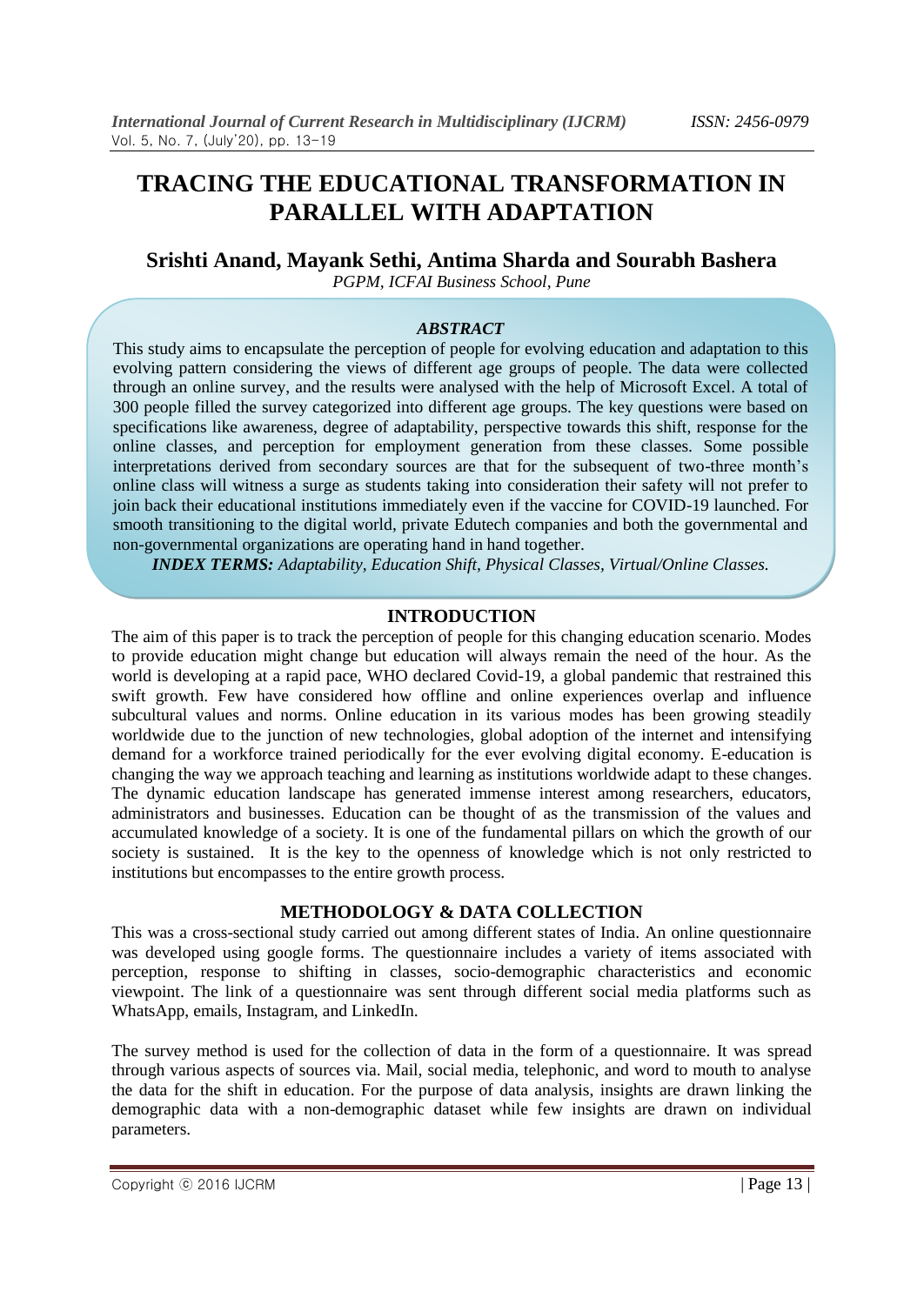

Source[:https://docs.google.com/forms/d/1dQaWkE3rTTrOQ3aYVa98R6hPPv23Ybjp6QEZhnrVC4/e](https://docs.google.com/forms/d/1dQaWkE3rTTrOQ3aYVa98R6hPPv23Ybjp6QEZhnrVC4/edit#responses) [dit#responses](https://docs.google.com/forms/d/1dQaWkE3rTTrOQ3aYVa98R6hPPv23Ybjp6QEZhnrVC4/edit#responses)

# **DATA FINDINGS**

From the sample size of 300, 40% of respondents have undergone physical classes as they are all-time preferable pre-COVID. Be it school, college or an MBA college physical classes were the foremost choices until today when these virtual classes became the new normal. 25% of the respondents who have witnessed and witnessing virtual classes have also undergone physical classes in their earlier course of education.



Source[:https://docs.google.com/forms/d/1dQaWkE3rTTrOQ3aYVa98R6hPPv23Ybjp6QEZhnrVC4/e](https://docs.google.com/forms/d/1dQaWkE3rTTrOQ3aYVa98R6hPPv23Ybjp6QEZhnrVC4/edit#responses) [dit#responses](https://docs.google.com/forms/d/1dQaWkE3rTTrOQ3aYVa98R6hPPv23Ybjp6QEZhnrVC4/edit#responses)

This graph relates perception of lecture timing with the occupation. Around 150 respondents feel the lecture should be limited to 45 minutes. The reason can be concentration can be mostly up to 20-30 minutes keeping distractions aside. More than 50 respondents feel lecture timing should be kept to 60 minutes as most educational institutions usually graduate and post-graduate colleges prefer 60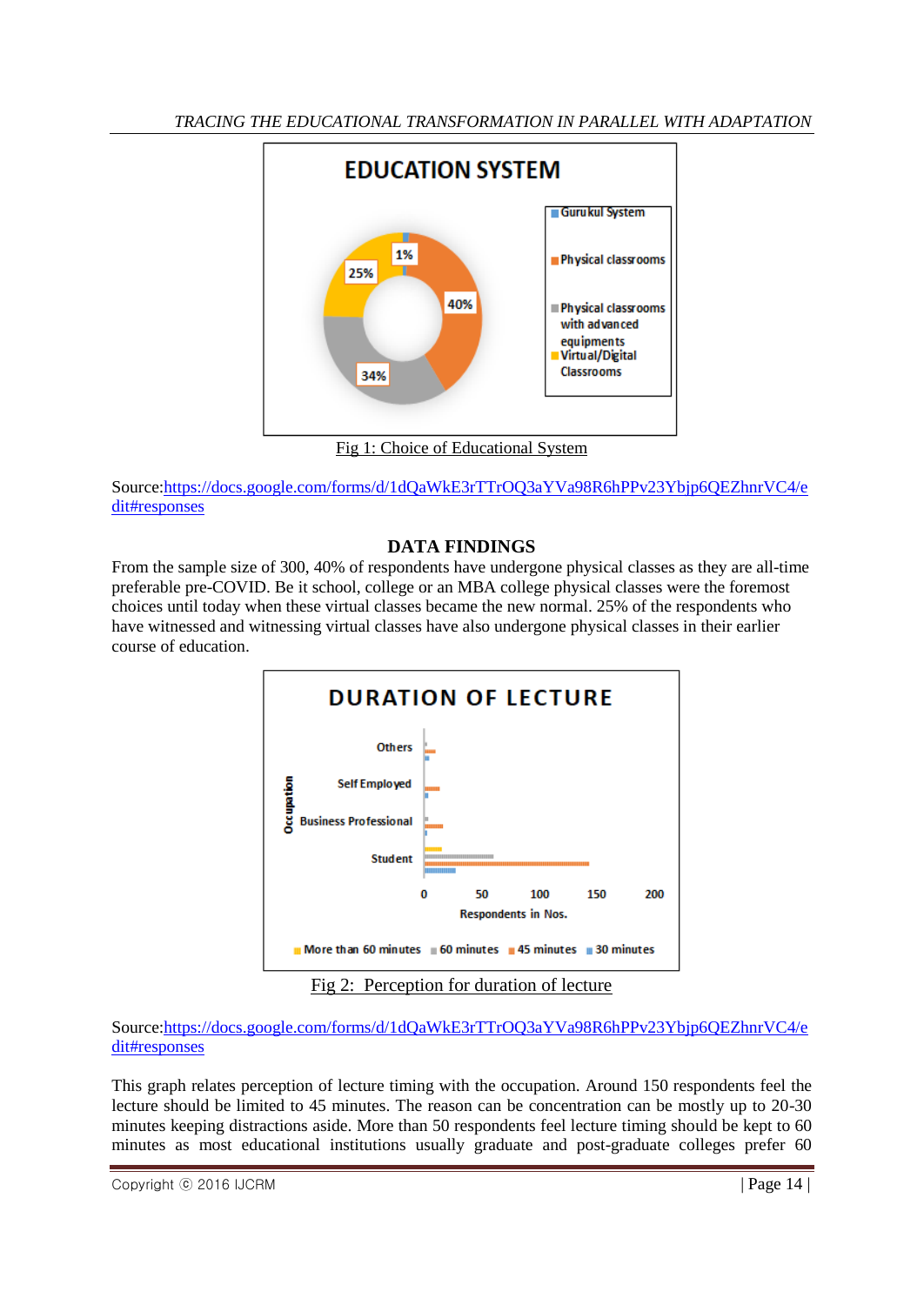minutes' lecture duration. On the other hand, considering the preference of timing for lectures, respondents feel 45 minutes is the ideal duration for the lecture.



Fig 3: Selection of Study material

Source[:https://docs.google.com/forms/d/1dQaWkE3rTTrOQ3aYVa98R6hPPv23Ybjp6QEZhnrVC4/e](https://docs.google.com/forms/d/1dQaWkE3rTTrOQ3aYVa98R6hPPv23Ybjp6QEZhnrVC4/edit#responses) [dit#responses](https://docs.google.com/forms/d/1dQaWkE3rTTrOQ3aYVa98R6hPPv23Ybjp6QEZhnrVC4/edit#responses)

The figure depicts that 49% of the respondents prefer physical textbooks. The possible reason for the same can be from our very schooling physical textbooks were given priority and this was ingrained in most of the students. But 28% of respondents are comfortable with the combination of video lectures and physical textbooks. Video lectures are preferable might be due to the clarity of concepts more easily and it's said also listening proves to be more understandable than reading.



# Fig 4: Level of Adaptability

# Source[:https://docs.google.com/forms/d/1dQaWkE3rTTrOQ3aYVa98R6hPPv23Ybjp6QEZhnrVC4/e](https://docs.google.com/forms/d/1dQaWkE3rTTrOQ3aYVa98R6hPPv23Ybjp6QEZhnrVC4/edit#responses) [dit#responses](https://docs.google.com/forms/d/1dQaWkE3rTTrOQ3aYVa98R6hPPv23Ybjp6QEZhnrVC4/edit#responses)

From this graph, we can see that the 21-30 age group are our major respondents and they are neutral in the shift from offline to online classes. The second view is major respondents are adaptable to this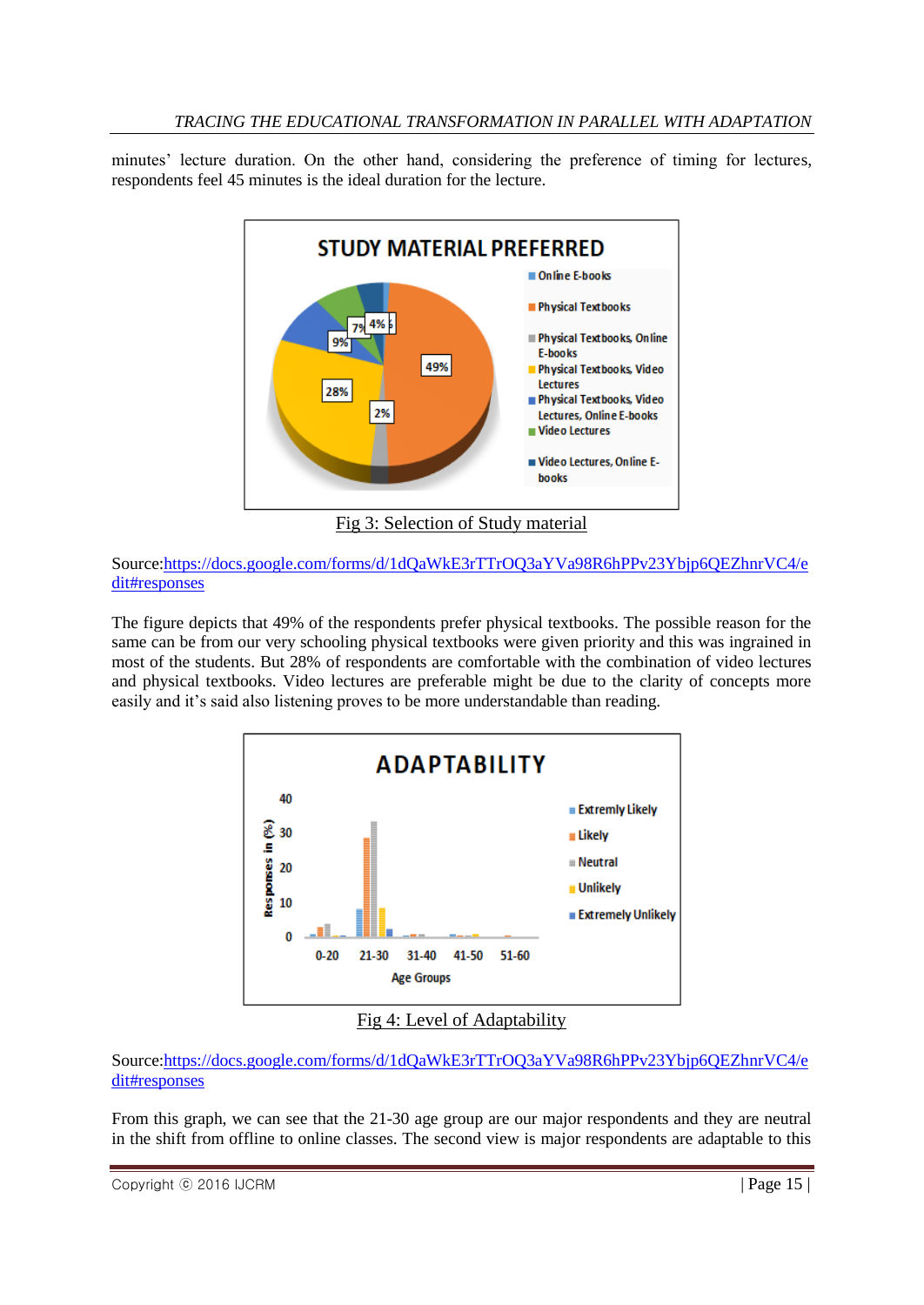shift. We can infer that whatever mode adopted by educational providers to the students, they are adaptable to that shift. On the other hand, around 9% of respondents are reluctant to the shift might be due to their extensive experience of offline classes and these online classes were never anticipated by anyone and for such a long period. Even in the age groups of 0-20 and 31-40 most respondents are adaptable to the change in education delivery.



Fig 5: Level of Engagement

Source[:https://docs.google.com/forms/d/1dQaWkE3rTTrOQ3aYVa98R6hPPv23Ybjp6QEZhnrVC4/e](https://docs.google.com/forms/d/1dQaWkE3rTTrOQ3aYVa98R6hPPv23Ybjp6QEZhnrVC4/edit#responses) [dit#responses](https://docs.google.com/forms/d/1dQaWkE3rTTrOQ3aYVa98R6hPPv23Ybjp6QEZhnrVC4/edit#responses)

From this graph, we can infer that almost 35% of the respondents find classes not engaging be it online or offline. The possible reason could be that many classes were driven by knowledgeable students and class is carried away with this. The other perspective is that around 33% of the respondents can really judge the engagement level as they find some engaging and in some their involvement is satisfactory for them. In the age group of 0-20 classes are not engaging is the major chunk and in both age groups of 31-40 and 41-50 respondents can't really judge the engagement level

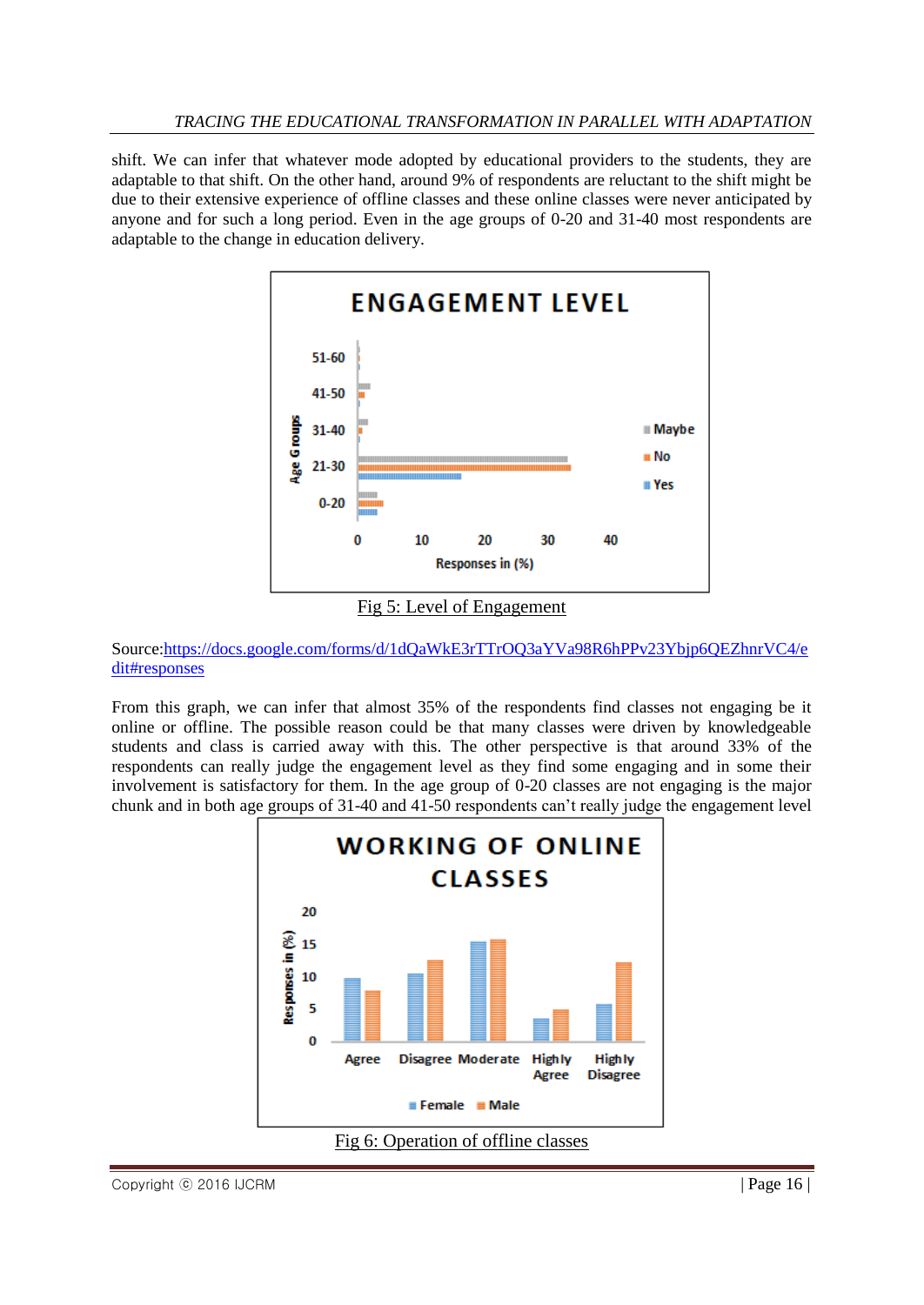Source[:https://docs.google.com/forms/d/1dQaWkE3rTTrOQ3aYVa98R6hPPv23Ybjp6QEZhnrVC4/e](https://docs.google.com/forms/d/1dQaWkE3rTTrOQ3aYVa98R6hPPv23Ybjp6QEZhnrVC4/edit#responses) [dit#responses](https://docs.google.com/forms/d/1dQaWkE3rTTrOQ3aYVa98R6hPPv23Ybjp6QEZhnrVC4/edit#responses)

We can infer most of the respondents are of moderate view regarding the functioning of online classes even if GOI approves complete unlock. Safety can be the underlying reason for this moderate view. On the contrary, some of the respondents think online classes will not be preferred that much after complete unlock as this is the longest lockdown in history and this has created a feeling of distance education which is not the cause thereof. Moreover, around 12% of the male respondents are highly disagrees with the view that online classes will be demanded at the same rate once the lockdown is lifted completely.



Fig 7: Employment generation from classes

# Source[:https://docs.google.com/forms/d/1dQaWkE3rTTrOQ3aYVa98R6hPPv23Ybjp6QEZhnrVC4/e](https://docs.google.com/forms/d/1dQaWkE3rTTrOQ3aYVa98R6hPPv23Ybjp6QEZhnrVC4/edit#responses) [dit#responses](https://docs.google.com/forms/d/1dQaWkE3rTTrOQ3aYVa98R6hPPv23Ybjp6QEZhnrVC4/edit#responses)

From the above graph, we can surmise that almost 158 respondents are of the view that offline classes generate more employment in the economy as compared to online classes. The possible reason can be different job roles associated with offline classes and their functioning. An educational institution has various departments that require different person to manage that task. The second view from the responses is both classes offer the same level of employment opportunities. This perception was supported by around 95 respondents.

# **CONCLUSION**

According to the primary research, most respondents fall under the age group of 21-30 perusing their higher education. This age group respondent has mostly attended both online and offline classes. Some other insights are most people find offline classes provide a suitable blend of theoretical and practical learning along with most respondents find these classes engaging. The preferred duration for a lecture is 45 minutes in all the age groups along with physical textbooks and videos are preferred by the respondents. Most of the respondents are of the view that offline classes offer more employment opportunities as well as offer the right amount of theoretical and practical knowledge. This pandemic may have adversely affected offline classes but online classes are an emerging trend amid this crisis. We can also conclude that education is one of the industry that can overcome any crisis just like we all have witnessed in this pandemic.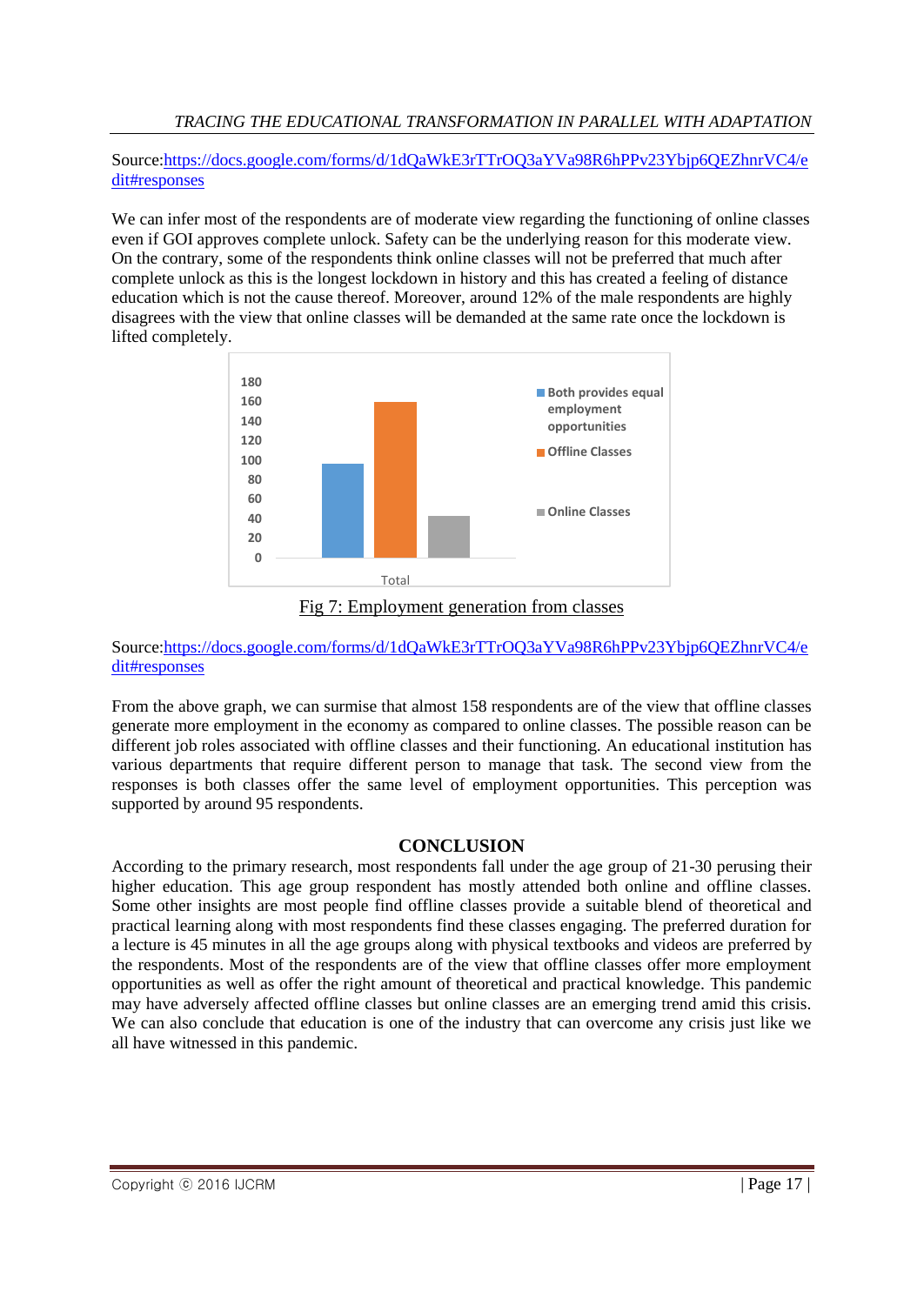# **APPENDIX**

- 1. Which of the following education system you have attended?
	- o Gurukul System
	- o Physical classrooms
	- o Physical classrooms with advanced equipment
	- o Virtual/Digital Classrooms
- 2. What should be the ideal duration for a lecture?
	- o 30 minutes
	- $\circ$  45 minutes
	- o 60 minutes
	- o More than 60 minutes
- 3. What study material would you prefer the most for studying?
	- o Physical Textbooks
	- o Video Lectures
	- o Online (Outlook, 2020)E-books

### 4. How much adaptable you are in this shift in education pattern?

#### Extremely Unlikely

- $\mathcal{L}$
- 3 4

1

5

Extremely Likely

# 5. How satisfactory is the interaction in the class that you have attended?

# Highly Satisfied

- 1
- $\overline{2}$
- 3
- 4 5
- 

# Dissatisfied

- 6. Do you think online classes are engaging?
	- o Yes
	- o No
	- o Maybe
- 7. Do you think online classes are value of money?
	- o Yes
	- o No
	- o Maybe
- 8. Which class according to you is more tiresome?
	- o Online Classes
	- o Offline Classes
- 9. What do you think offers the right blend of theoretical and practical experience?
	- o Online Classes
	- o Offline Classes
	- o Both provides equal experience
- 10. What according to you generating more employment in an economy?
	- o Online Classes
	- o Offline Classes
	- o Both provides equal employment opportunities